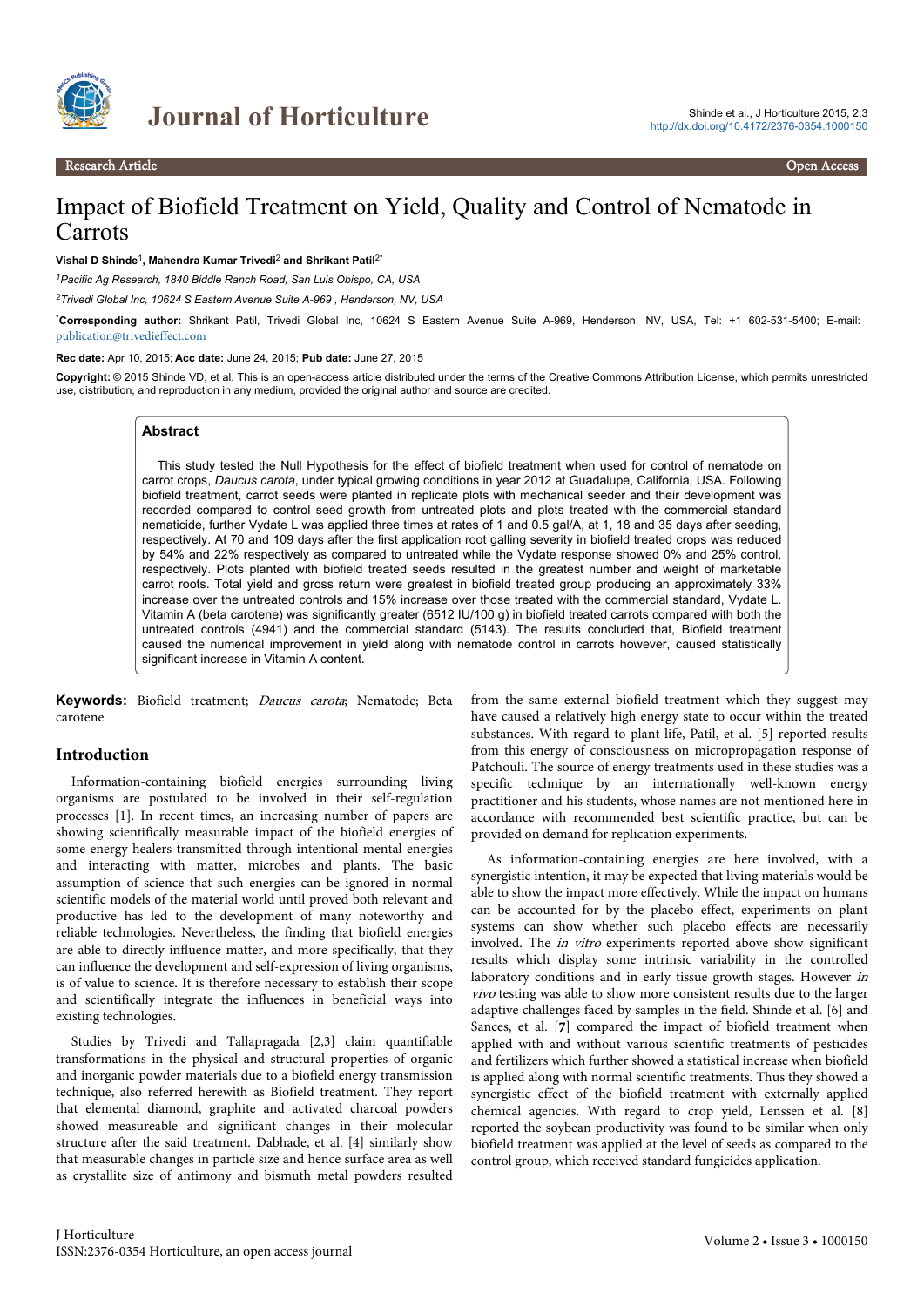Vitamin A is a pale yellow primary alcohol derived from carotene. It affects the formation and maintenance of skin, mucous membranes, bones, teeth, vision and reproduction. In addition dietary Vitamin A, in the form of beta carotene, an antioxidant, may help reduce the risk of certain cancers. A lot of emphasis has been given on breakdown of vitamin A content of carrots after processing or cooking, however, there were hardly any attempts made for improvement of Vitamin A content while growing carrots at field levels [9].

In Microbiology experiments, The said treatment caused the changes in the biochemical properties and antibiotic sensitivity patterns of Staphylococcus epidermis, Yersinia enterocolitica and on Enterococcus faecalis [10-12]. The details of several scientific investigations and the results achieved through Biofield on Vanadium Pentoxide, Silicon, Tin, Lead, Zirconia, Silica, Aluminium and many more, in the form of original data are reported elsewhere [13-17].

In this paper we report on comparison of crop quality, vitality, disease and yield of treated and untreated commercial carrot plantings. While disease may be effectively controlled using external chemicals, it is normally seen that subsequent yields are affected by such applications. Vydate, though commonly used as a standard for nematode control, shows a crop growth response for a few weeks following application even when no pest is present; however, this response seldom translates into a yield response. Vydate is also a systemic insecticide which can control feeding damage from some soil and foliar insects. The objective was to compare the crop performance with various types of treatments, namely untreated controls, crops with application of Vydate and crops with application of biofield treatment, in a blind randomized study.

#### **Materials and Methods**

Treatments were of three types, with five replicates per treatment. Control carrot (Daucus carota) seeds, untreated in any way, were planted in untreated plots and in plots treated with the commercial standard, Vydate L, applied three times at rates of 1 gal/A, 0.5 gal/A, and 0.5 gal/A at 1, 18 and 35 days after seeding respectively in a dilution of 27,154 gal/A (one acre-inch of water). Applications were performed using drip irrigation operated at a pressure of 10 psi. The performance of these treatments was compared with that of biofield treated seeds planted in untreated plots. The biofield treatment was applied for about 3 minutes to the seeds. Plots in the three cases were allotted for treatment in randomized fashion, with locations unknown to evaluators.

#### **Evaluations**

Evaluations consisted of assessing ten plants per plot for shoot length, along with root galling severity and yield measurements based on production grade number and weight of marketable carrot roots. Randomly selected 25 carrot samples per plot were analyzed for vitamin A (beta carotene) content at National Food Laboratory, Livermore, CA. Field or laboratory evaluations were conducted six times over a two month period of growth.

#### **Data analysis**

Statistics were analyzed using ANOVA mean comparison with LSD test and  $\alpha$ =0.05.

### **Results**

Crop measurements (Figure 1) showed significantly higher shoot lengths on plants from Vydate-treated plots as compared to crops from untreated control and from biofield treated plots. The shoot lengths in treatment Vydate was significantly higher.



Figure 1: Average shoots length per treatment (cm). DAP\_Days after planting. a,b. Statistical differences are inclusive.

There appeared to be no signs of insects or insect feeding that occurred on plants in any of the plots. This may be because the experiments were conducted in the winter months, with evaluations done from November to January, when most of the pests are in more dormant stages, showing less infestation of plants. However, when root galling severity was compared at 70 DAP and at 109 DAP (Figure 2), it was initially found to be lower in biofield treated crops as compared to the other two, and at the end, it was lower in both biofield-treated and Vydate-treated crops as compared to untreated controls.



Figure 2: Percent control of root galling severity per treatment. DAP\_Days after planting a,b. Statistical differences are inclusive.

The severity was reduced by 54% and 22% respectively in biofield treated crops; this is compared to the Vydate response of 0% and 25%, respectively. Thus overall the percent control of root galling severity per treatment was on average seen to be better in biofield treated

Page 2 of 4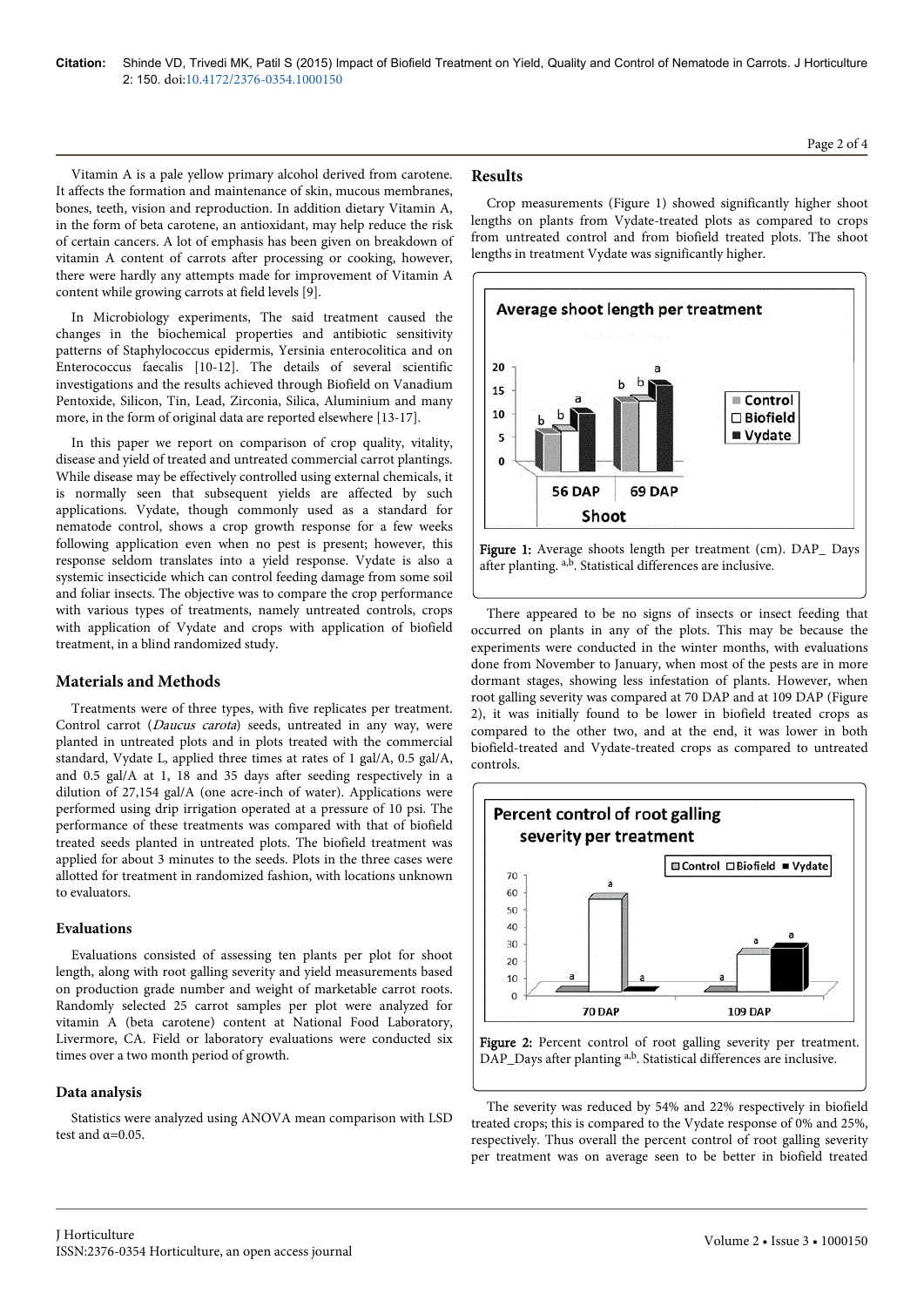crops, while at the end a comparable result was seen between Vydatetreated and biofield-treated crops.

Plots planted with Biofield treated seeds resulted in the greatest number and weight of marketable carrot roots (Figure 3). Total yield and gross return were greatest for this treatment producing 16,267 lb/ acre at a first point of sale value of \$3904/acre (Figure 4). This is approximately a 33% increase over the untreated controls and a 15% increase over the commercial standard, Vydate L.



weight of marketable roots and average total yield (lb/acre) per treatment. a,b . Statistical differences are inclusive.

Vitamin A (beta carotene) content (Figure 5) was significantly greater in the Biofield treated carrots compared with untreated controls as well as the commercial standard, yielding 6512 IU/100 g of root tissue, which was a 32% increase over untreated controls and a 27% increase over the Vydate-treatment further testifying to improved grade of crop.







Figure 5: Average content of beta carotene content per treatment (IU/100 g). a,b. Statistical differences are inclusive.

## **Discussion**

The overall results indicated that biofield treated crops had improved overall immunity as compared to untreated crops, whereas the yield and quality of crop was numerically greater than both untreated crops as well as Vydate-treated crops. Although plant growth in terms of shoot length was not improved by the biofield treatment, the treatment was effective in its targets as an alternative to the chemical treatment, at the same time providing higher marketable yields of crop and gross return per acre besides better quality and higher vitamin A content. The shoot lengths in the plots which are treated with Vydate was significantly higher, however it was not directly proportional to the yield since biofield treatment produced more yields. It seems that Vydate treatment caused more vegetative growth on top of the soil but biofield treatment enhanced root growth which eventually produced more yields. In recent years demand of beta carotene has been increasing steadily because of its possible roles in the treatment of human diseases [9]. In current studies effect of biofield treatment found significantly positive on Vitamin A content in carrots. The results indicated the ability of Daucus carota to respond to biofield treatment with improvement in yield, quality (vitamin A) and nematode control.